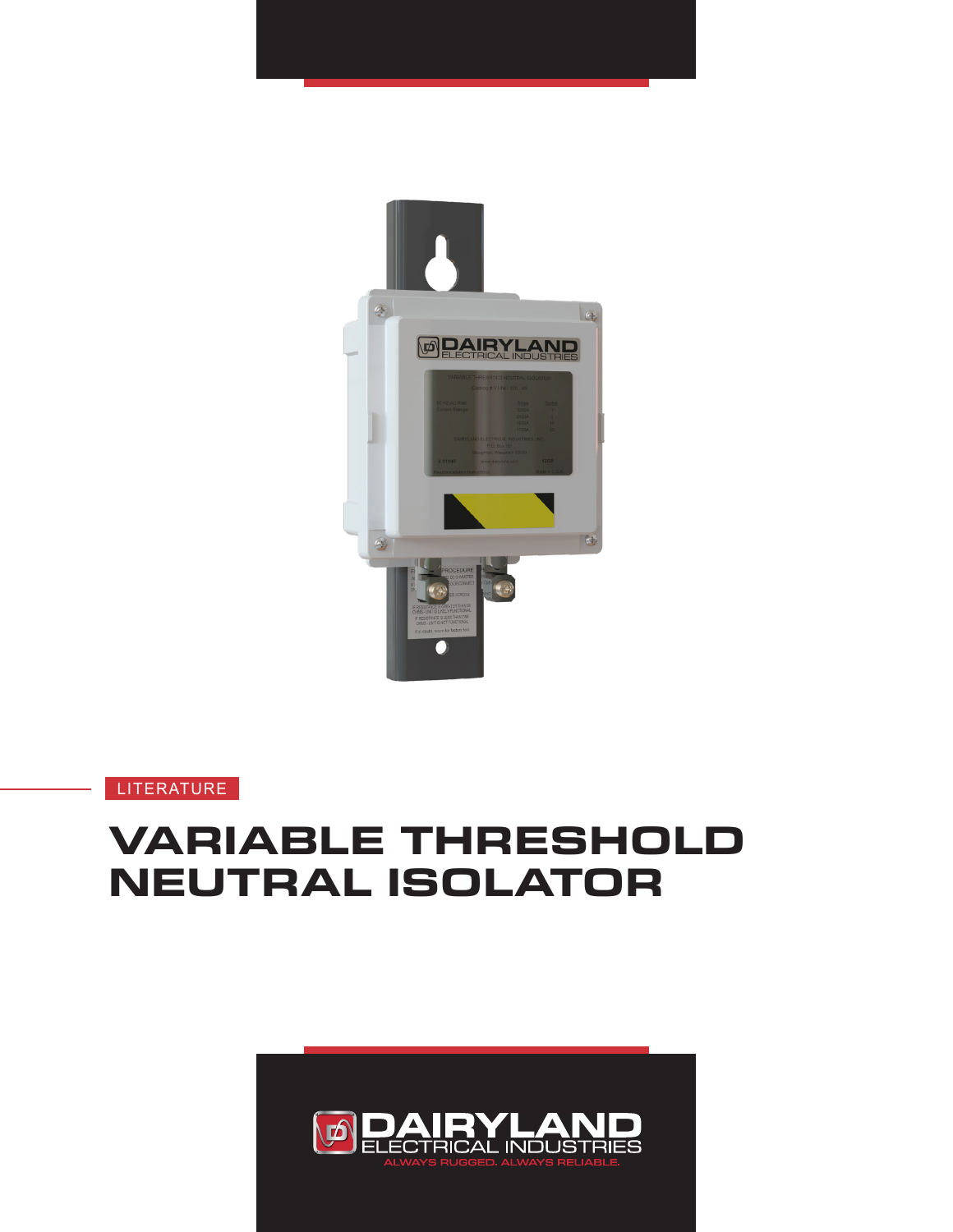#### **INTRODUCTION**

The Variable Threshold Neutral Isolator (VTNI) is a solid-state, lightning- and fault-rated switching device that prevents power utility neutral-to-earth voltage from appearing on the customer's secondary neutral, to minimize utility contribution to animal contact voltage, typically at dairy facilities.

Ď

This utility pole mounted device is installed near the distribution transformer, between the primary neutral of the utility system and the secondary neutral of the customer service, as depicted in Figure 1. It acts as a closed tie switch between the primary and secondary neutrals under abnormal overvoltage conditions, and as an open switch under normal conditions. This product meets the requirement of the National Electric Safety Code (NESC) Rule 97D2, which allows for primary to secondary neutral isolation.

Note: The Dairyland model VTNI is not authorized for use in solving nuisance shock to persons at swimming pools or similar human health situations where structure to ground voltage is present. Instead, proper bonding and grounding techniques need to be applied to solve such problems.

## **HOW THE VARIABLE THRESHOLD NEUTRAL ISOLATOR FUNCTIONS**

Dairyland Electrical Industries' Variable Threshold Neutral Isolator (VTNI) is normally open, voltage triggered switch which performs two key functions.

# **Function 1: Isolation of the customer's neutral/grounding system under normal operating conditions**

When properly installed, the VTNI is an open switch connected between the power utility primary neutral/grounding system and the customer's secondary neutral/grounding system. This effectively isolates these two systems, thereby preventing utility contribution to neutral-to-earth voltage on the customer's service. The VTNI is the functional equivalent of an isolation transformer for providing this function.

## **Function 2: Reconnection of neutrals/grounding systems during overvoltage conditions**

In addition to providing isolation, another main function of the VTNI is to reconnect the two neutrals/grounding systems any time the voltage difference between them attempts to exceed a predetermined value for a predetermined time.

Reconnection of the neutrals is important to prevent unsafe voltage from developing between the two grounding systems and to enable the power utility's over-current protection to function properly in the event of a primary-to-secondary failure of the distribution transformer.

The Variable Threshold Neutral Isolator was designed to prevent transient over-voltages from causing the isolating device to transition to its "shorted mode" unless the transient lasts beyond a predetermined time—as illustrated in Figure 3.

This characteristic effectively increases the switching threshold voltage for short duration over-voltage events, preventing nuisance conduction, yet retains a lower threshold voltage for 60 Hz steady-state conditions.



#### **FEATURES OF THE VTNI**

#### **Energy Requirements**

None. This device does not use or require energy. It is totally autonomous.

## **Number of Operations**

Virtually unlimited under maximum 60 Hz current ratings provided operations are not immediately repetitive.

#### **Automatic Reset**

Following an overvoltage event which causes the isolator to transition to its "shorted mode," the device automatically reverts to its voltage blocking (i.e. switch open) mode whenever the current through the terminals goes through zero.

#### **Fail-Safe**

Should the neutral isolator be exposed to current in excess of rating so that failure would result, failure will normally occur in the shorted mode, thereby permanently reconnecting the primary and secondary neutrals to maintain safety bonding. Due to this possibility, it is suggested that the utility recommend a suitable voltage monitoring device to the customer and assist in its installation.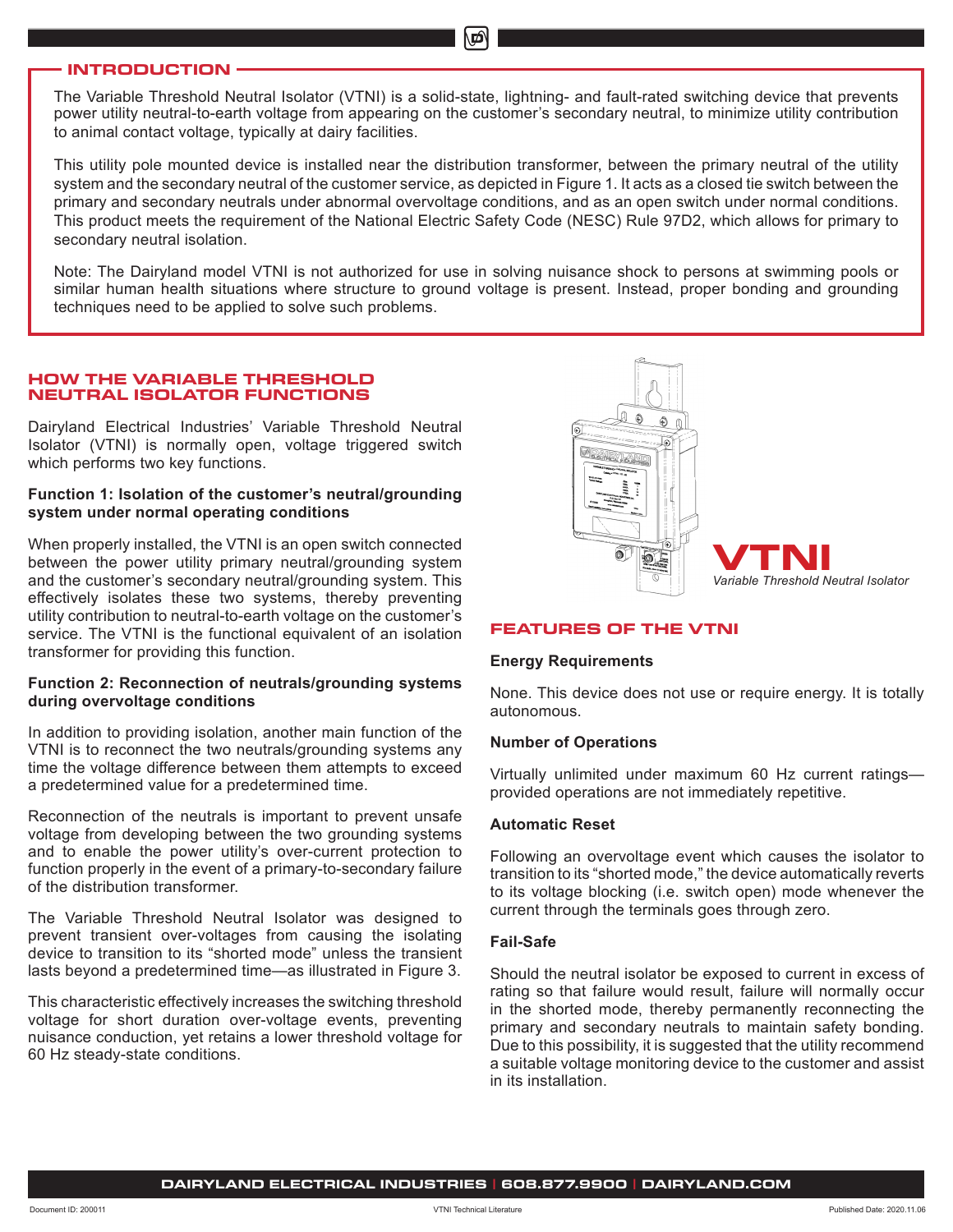# **Field Testing**

VTNI's can readily be tested to verify operability using a standard DC ohmmeter:

- If R (ohmmeter) > 5,000 ohms between terminals, the unit is likely functional.
- If R (ohmmeter) < 1 ohm, unit is not functional, contact factory for repair.

If the unit is installed, remove one conductor before conducting this test. If there is any question on whether a unit is functional, contact Dairyland.

#### **Terminals**

The VTNI has two identical terminals; each will accommodate #8 through 1/0 copper ground conductor.

#### **Neutral Connection**

The primary and secondary neutral can be connected to either terminal. The isolator is completely bi-directional.

# **Enclosure**

The VTNI is cased in a light gray non-conducting, noncorrosive, polycarbonate enclosure which is waterproof and moisture proof. The enclosure is pre-assembled to a nonmetallic bracket suitable for mounting on a wood utility pole. Corrosion resistant lag bolts and washers are provided for mounting.

#### **Weight**

7 Pounds (3.2 kg)

#### **Serial Number**

All Variable Threshold Neutral Isolators have a unique serial number, located on the name plate.

#### **Compliance**

The VTNI complies with the National Electrical Safety Code (NESC) Rule 97D2 and with the REA rule and with 7 CFR 1724.52 – "Permitted deviations from RUS construction standards." In addition, the VTNI complies with the 1996 requirements of the Wisconsin Public Service Commission for an isolating device that will also block transient overvoltage as illustrated in Figure 3. Individual state electrical codes may modify and supercede NESC 97D2, altering such aspects as the ground rod spacing. Reference your state's electrical codes.

#### **Other Considerations**

Other utilities serving the location where the VTNI is to be installed may have a parallel interconnection between the power company primary neutral and the customer secondary neutral, thereby bypassing the isolator. Therefore, all utilities should be consulted when installing a VTNI to assure the desired isolation between the neutrals is obtained. Telephone and cable TV companies are prime examples of utilities which must be contacted.

Some farms have a second power utility service entering the facility which must also have neutral isolation applied, as effectively this is in parallel with the first service.

The Neutral Isolator is not allowed to be used on the secondary side. It is intended for primary-to-secondary isolation only. It is to be installed and maintained by the local power utility as its use and application comes under the National Electric Safety Code (NESC).

| Ratings for VTNI-170-45                                  |        |                         |
|----------------------------------------------------------|--------|-------------------------|
| 60 Hz AC-RMS Rating                                      |        |                         |
| Amperes                                                  | Cycles | i <sup>2</sup> t Rating |
| 3200                                                     |        | 170 x 10 <sup>3</sup>   |
| 2400                                                     | 3      | $288 \times 10^{3}$     |
| 1900                                                     | 10     | $602 \times 10^{3}$     |
| 1700                                                     | 30     | $1445 \times 10^{3}$    |
| Lightning Surge Current (8 x 20 microsecond waveform)    |        |                         |
| 30,000 Amperes crest                                     |        |                         |
| 60 Hz Voltage Rating                                     |        |                         |
| For use on 15kV, 25kV or 35kV Class Distribution Systems |        |                         |
| <b>Switching Threshold Voltage</b>                       |        |                         |
| Reference Figures 2 & 3 of VTNI Technical Literature     |        |                         |
| <b>Operating Temperature</b>                             |        |                         |
| -40°F to +140°F                                          |        |                         |
| (-40°C to +60°C)                                         |        |                         |

# **OPERATION UNDER 60 Hz CONDITIONS**

Figure 2 shows the peak or absolute voltage at which the Variable Threshold Neutral Isolator (VTNI) transitions to the shorted mode when AC power frequency (50 or 60 Hz) is impressed across the isolator terminals. The transition to the shorted mode starts at 45 VAC peak and increases as the external voltage increases. The "Prospective Peak AC Voltage Impressed Across Isolator Terminals" on the horizontal axis in Figure 2 refers to the peak AC voltage that the external system may attempt to impress across the isolator terminals. As the voltage from the external system is increased, the voltage at which the VTNI transitions to its shorted mode is also increased as illustrated.

For example, if the prospective peak voltage is 100 volts, the isolator switching threshold voltage increases from 45 volts to 62 volts. In other words, though the system attempts to impress 100 volts, the VTNI limits the peak voltage to 62 volts. This characteristic results from modifying the original neutral isolator design in order to block transient over-voltages as illustrated in Figure 3.

**DAIRYLAND ELECTRICAL INDUSTRIES | 608.877.9900 | DAIRYLAND.COM**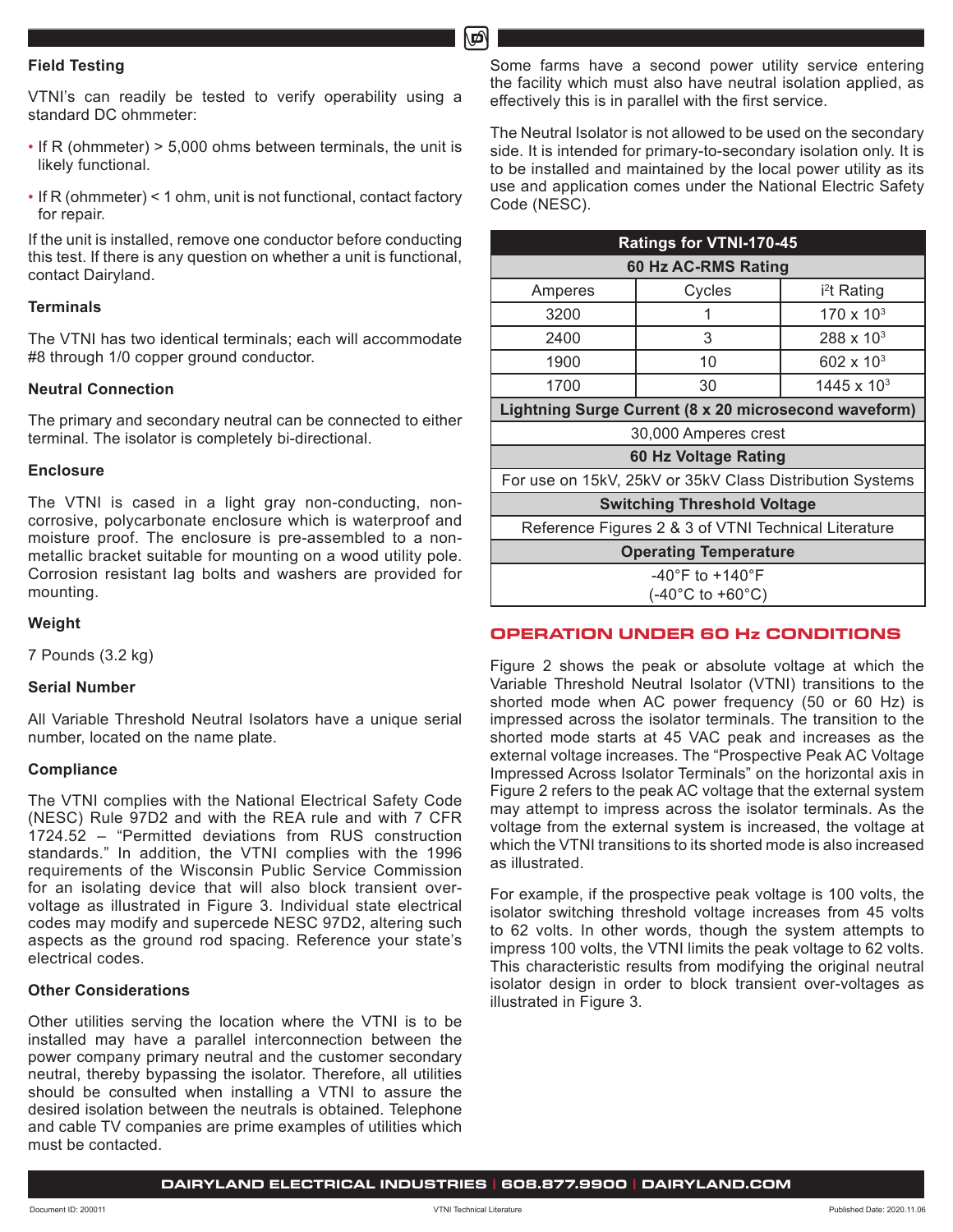மி

# **OPERATION UNDER TRANSIENT CONDITIONS**

When fast rising voltage (e.g., such as from lightning, an electric fence, etc.) is applied across the isolator terminals, transition to the shorted mode is delayed as illustrated in Figure 3. For example, a voltage transient of 200 microseconds in duration would need to have a magnitude of over 200 volts before the isolator would transition to its "shorted" (i.e. non-blocking) mode. Similarly, a voltage transient of 100 microseconds in duration would have to exceed about 310 volts, and a 1.5 microsecond transient, more than about 530 volts. This characteristic enables the isolator to effectively block short duration transients while maximizing safety for longer duration over-voltage events.

This characteristic, combined with a 60Hz switching threshold voltage of 45 volts peak, increases the range of overvoltage conditions for which the isolator will maintain isolation without sacrificing safety. After the transient event is over, the isolator automatically reverts to its normal, or voltage blocking, mode.

#### **Figure 1: Schematic of VT/NI Installation**



Note: Remove bond between secondary neutral and transformer tank.